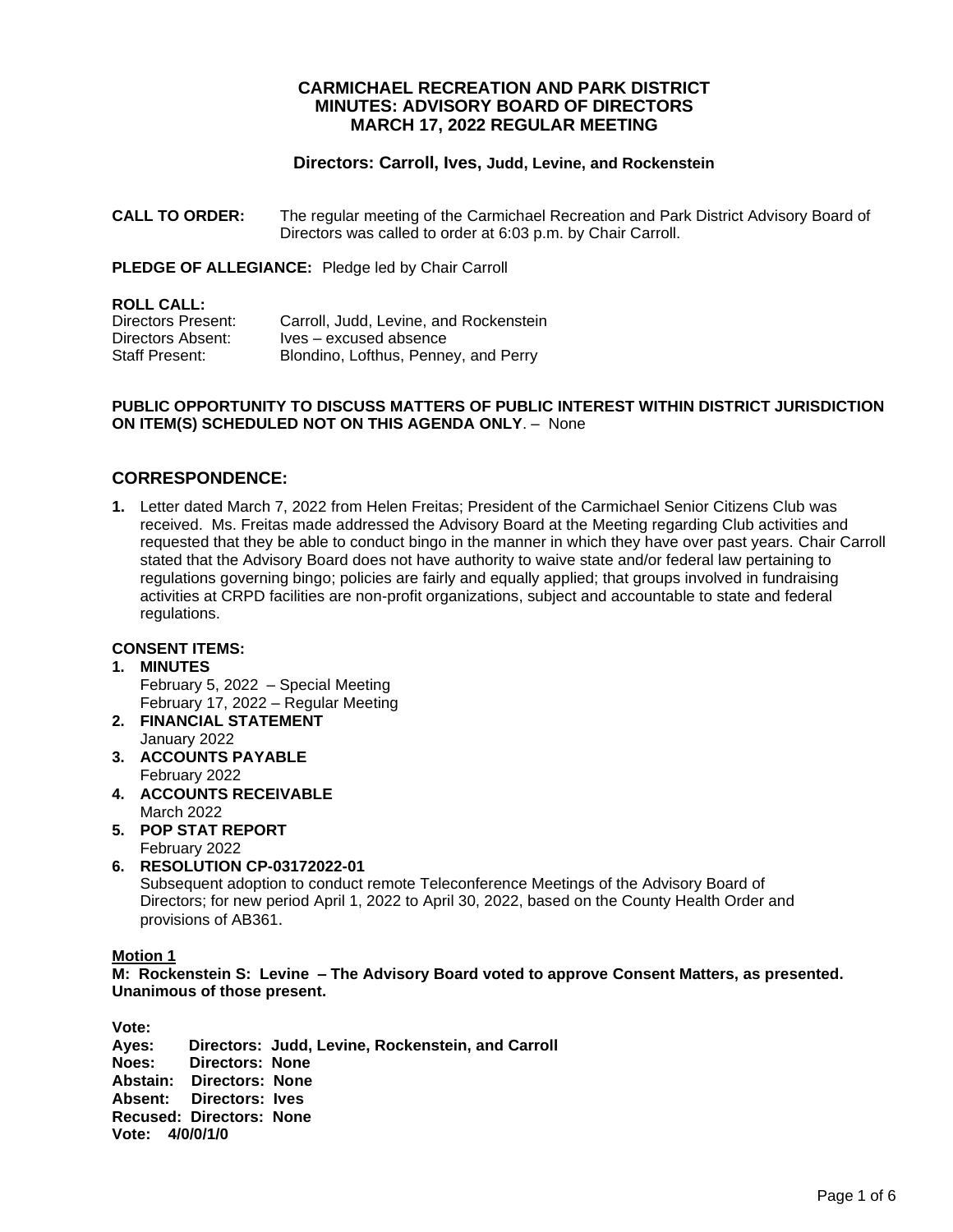# **REPORTS:**

## **1. ADVISORY BOARD MEMBER REPORTS**

Director Rockenstein reported that the Budget Committee (Rockenstein/Ives) met with Staff to discuss the Budget proposals. He also attended the Carmichael Parks Foundation March Meeting.

#### **2. STAFF REPORT (Blondino, Lofthus, Penney, and Perry)**

Staff reported on current District operations, projects, and events, as follows:

#### **Maintenance Division**

*James Perry, Park Services Manager – Highlights from the Parks Division* 

#### **Maintenance & Operations**

- Vandalism/Property Damage Staff performed the following:
	- o Graffiti removal: CP Bandshell
- Carmichael Park Staff performed the following:
	- $\circ$  Near Green Park Lane/North Ave: Continued to replace post and cable with new 6" x 6' posts
	- o Replaced several bleacher and picnic table
- Glancy Oaks Park Staff installed new park signs
- La Sierra Community Center Staff performed the following:
	- o Replaced a key switch in the Villareal Gym (small) for the main basketball hoop
	- o Replaced a half dozen light bulbs
	- o Replaced multiple bleacher and picnic table boards
- Sutter Jensen Staff removed bricks and pavers from the Garfield property
- Herbicides District-wide application continued.
- Irrigation Systems/Plumbing Staff performed the following:
	- $\circ$  CP repaired two irrigation line breaks; hand watering the new trees in the Canine Corral, Off-leash Dog Park couple of days per week.
	- $\circ$  SJ (Jensen Gardens) numerous irrigation adjustments
	- $\circ$  LSCC repaired a water line in the Johnson Gym (large) custodial room; changed out a toilet flush valve in a John Smith Community Hall restroom
- Tree Maintenance Staff performed the following:
	- o CP raised oak canopies near Ballfields 3 & 4; removed two dead oak trees near the picnic shelter
	- $\circ$  SJ cleared a couple of downed limbs from wind
- Staff Training Two park maintenance staff attended an 8-hour pesticide training class, the first in-person course in nearly three years.

#### **Project Updates**

- Veteran's Hall/North room remodeling Staff has completed the rough electrical, furred walls and installed drywall, installed recessed lighting, and started taping and mudding the seams and screws; HVAC was installed; Contractor has the new replacement windows, awaiting County permit to install. Next: texture, paint, and flooring.
- LSCC 800 Wing Internal paperwork complete. Project moving forward within County General Services and the Architect/Engineer. Anticipate completion: September/October.
- LSCC 400 Wing Roof Project complete. No leaks were reported in this area during the last rain event.
- SJ Community Garden Fence Project Start date: Monday, March 21, 2022, 7-10 days to complete.
- Cardinal Oaks Playground On February 18, representatives from the Advisory Board, Parks Foundation, and Staff met with neighbors to discuss temporary replacement playground equipment. Since then, the equipment has been ordered, a contract signed for demolition/installation. Schedule start date: 3/28/22, 7- 10 days to complete.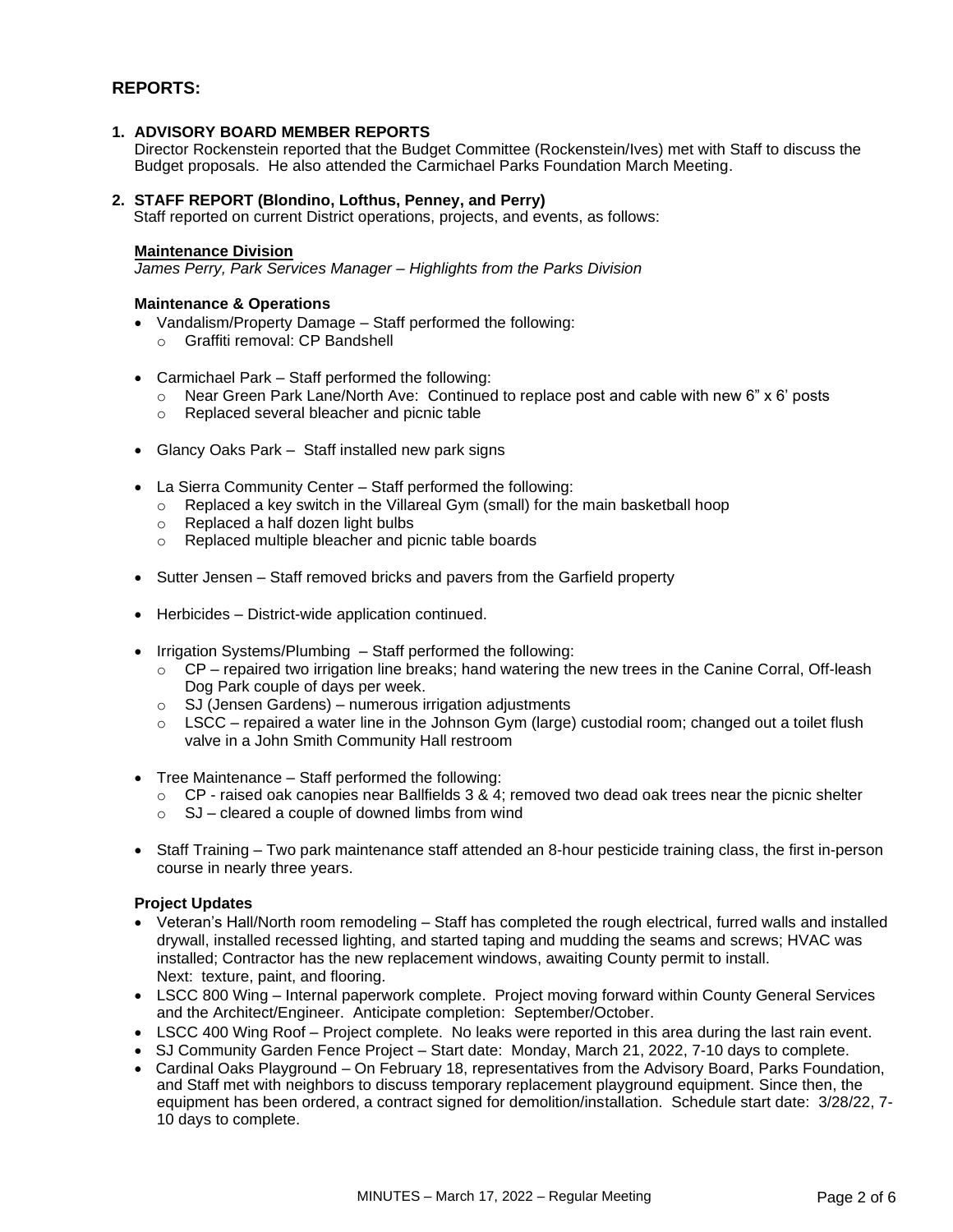## **Recreation Division**

*Alaina Lofthus, Recreation Services Manager – Highlights from the Recreation Division:*

## **Activity Guide –** Arrived.

## **Partnerships**

- Project Lifelong Skate Night Program at Will Rogers Thursdays starting 3/31 from 5pm 7pm
- DART Swim Lessons District and CPF will be working again with DART Sacramento. CPF will provide partial scholarship for swim lessons to district residents
- Kiwanis Club of Carmichael and District will partner this spring for the Breakfast with the Bunny Event
	- $\circ$  After years of concerns and complaints re children safety during the egg hunt, the District has decided to try something different
	- $\circ$  Breakfast with the Bunny event will take 146 registration each hour (8am, 9am, 10am) for \$5 a person
	- o Participants will eat breakfast (provided by the Kiwanis Club of Carmichael) for approximately 20 while the hired bunny walks around and interacts with them
	- $\circ$  After breakfast, they'll walk out to the patio, which will be blocked off from traffic and cars, and will enter an event space where they can take pictures with the bunny, receive a goodie bag with eggs, do arts and crafts, and other activities.
	- o At the end of the hour, they'll leave and a new group will check in.
	- o Proceeds from the event will go towards the Kiwanis Club of Carmichael Foundation
	- $\circ$  Kiwanis Club of Carmichael has donated funds for the eggs and the professional bunny
- MORPD
	- $\circ$  Staff has Mission Oaks RPD staff to discuss an equal partnership on the 4<sup>th</sup> of July Fireworks Show.
	- $\circ$  Previously, MORPD donated approximately \$5,000 toward the event.
	- $\circ$  As event costs increase and MORPD willingness to do more, we discussed what this may look like.
	- o This partnership would split costs and responsibilities for the entire event. Estimated costs: \$20,000 for fireworks show to the inflatables, security, entertainment, and even setup and cleanup with maintenance staff help.
	- o We are exploring adding a beer garden and even moving the date of the event to the Saturday before
- **Youth Development –** Summer Camp: Currently preparing for the program and recruiting camp leaders.

#### **Adult Sports**

- Spring leagues start next week
- Bringing back Adult Basketball programs Monday 5-on-5 and Wednesday 3-on-3

#### **CPRS Conference**

- Recreation staff attending the California Parks and Recreation Society Annual Conference in Sacramento last week; three days-worth of sessions for all levels of positions and divisions
- Staff found sessions this year to be great and learned a lot of new things they hope to implement in their areas.

#### **Administration Services Division**

*Ingrid Penney, Administrative Services Manager – reported on program area*

#### **Budget/Finance**

• County Internal Audits performed a review of CRPD's use of the County Procurement Card for compliance with the quidelines.

#### **Contracts**

- Administrative support for various contracts contract review, checking for completion and insurance documents.
- Finalized Compensation Study Contract
- Finalized Amendment for contract with WMB architects on the LSCC 800 Wing.

#### **Insurance:**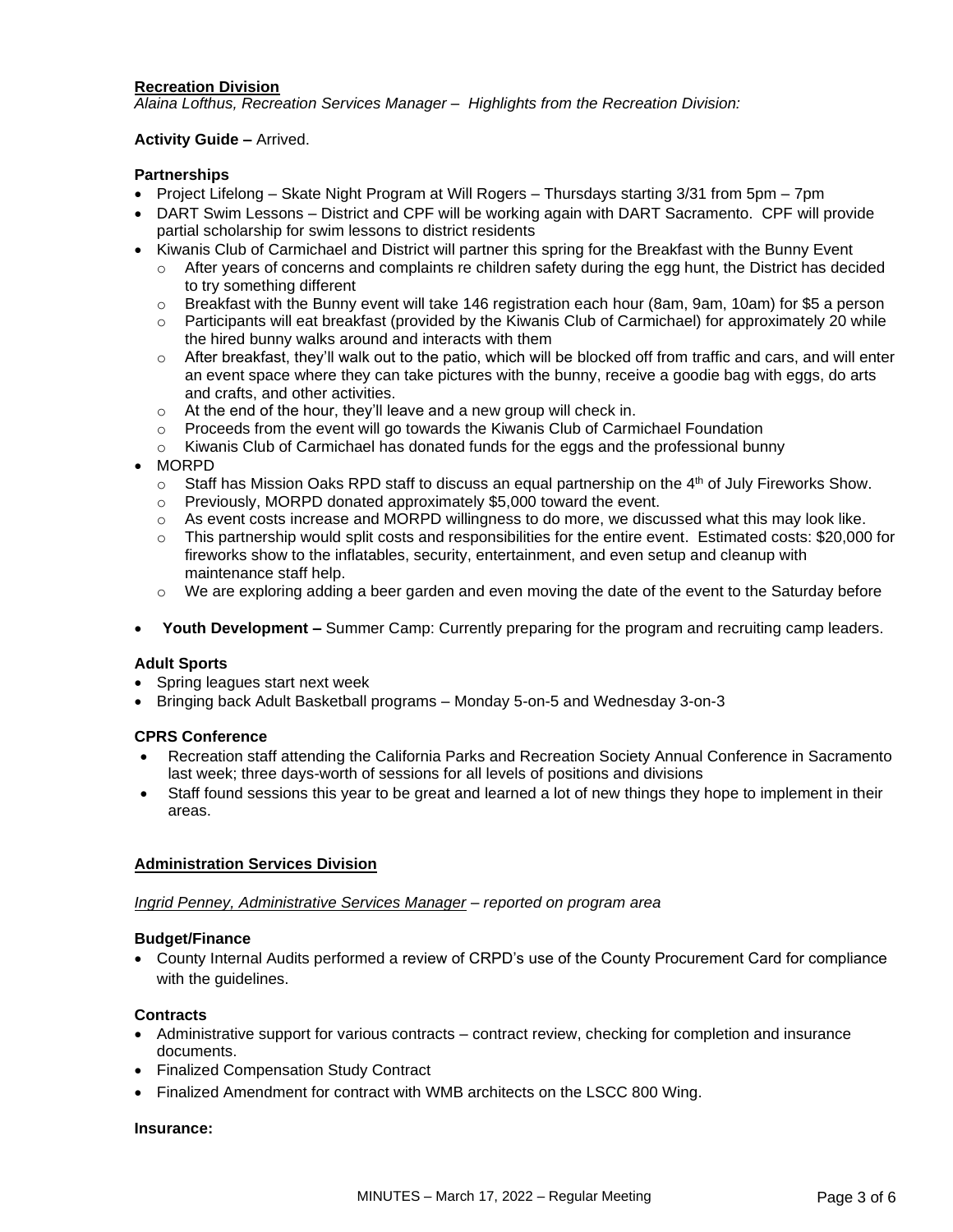• Administrator Blondino and Management Team met with Risk Manager and Administrative Analyst from CAPRI (CA Assoc of Park and Recreation for Indemnity) a risk sharing pool, on February 17, 2022 when they performed a site visit to review CRPD's administration, operations and select facility inspections (CP, Glancy Oaks, DC, Patriots, and Bird Track. The Visitation Program emphasizes risk management, loss prevention, and employment practices. The CRPD was scored 97% and earned a rating of Excellent

## **HR**

- Administrative support for COVID-19 updates and reporting, recruitment, screening, and personnel set up for recreation and park positions.
- BambooHR Staff continues to migrate data, including policies. Working with a sample group to test some of the processes. Introduction/Training planned at upcoming all staff meeting on March 23

## *Mike Blondino, District Administrator –Report*

- **Future Funding**
	- o Priority project list updated
	- $\circ$  Now that Jon Isom has completed the Stakeholder Presentation, meetings can begin to get feedback to our plan
- **Test Well Drilling at O'Donnell Park** –CWD is reviewing the Agreement. In the meantime, their grant application was not awarded; therefore, they're looking for funding elsewhere.
- **Garfield House Opening Event**  Opening Committee met on 3/16. The Event will be held on Saturday, April 23, 2022 from 10 -1, with the ribbon cutting at 11AM.
- **LSCC 800 Wing** Met with CMP and County TR. CMP plans to use their existing space to support the lunch program. They will be working with James on some changes to make it work. When the 800 wing is complete the Cypress Room will be space that can be rented to the public again. TR will go back in their office space as will our recreation staff.
- **Community Outreach**
	- o **Kiwanis** Meetings are held in-person at the Clubhouse.
	- o **CID meetings**  Nothing to report.
	- o **Parks Foundation**  Shared the GO Bond Presentation from Isom at their monthly meeting.
	- o **Carmichael Water** Water Presentation on the agenda.
	- o **IT**  District Office Main phone line now forwards to a MS Team line.
	- o **Shine Grant**  No new information.
	- o **Look Ahead –** Reviewed with Advisory Board.

# **PRESENTATION ITEM:**

#### **1. WATER USE REPORT (Blondino)**

Administrator Blondino shared a Presentation of CRPD's system-wide water usage over the last four years, 2018 through 2021, and goals for conserving water during years of drought. The information was received and filed.

# **ACTION ITEM:**

#### **1. FY2022-23 RECOMMENDED BUDGET PROPOSALS (Blondino/Penney)**

Staff made a presentation and recommendation to approve the FY2022-23 Recommended Budget proposals for the Carmichael RPD General Fund 337A totaling \$6,686,252 and Assessment Fund 337B totaling \$241,577 for final approval and adoption by the County Board of Supervisors.

Following the presentation, the item was discussed by the Advisory Board and then opened for public comment. After discussion, questions, and comments.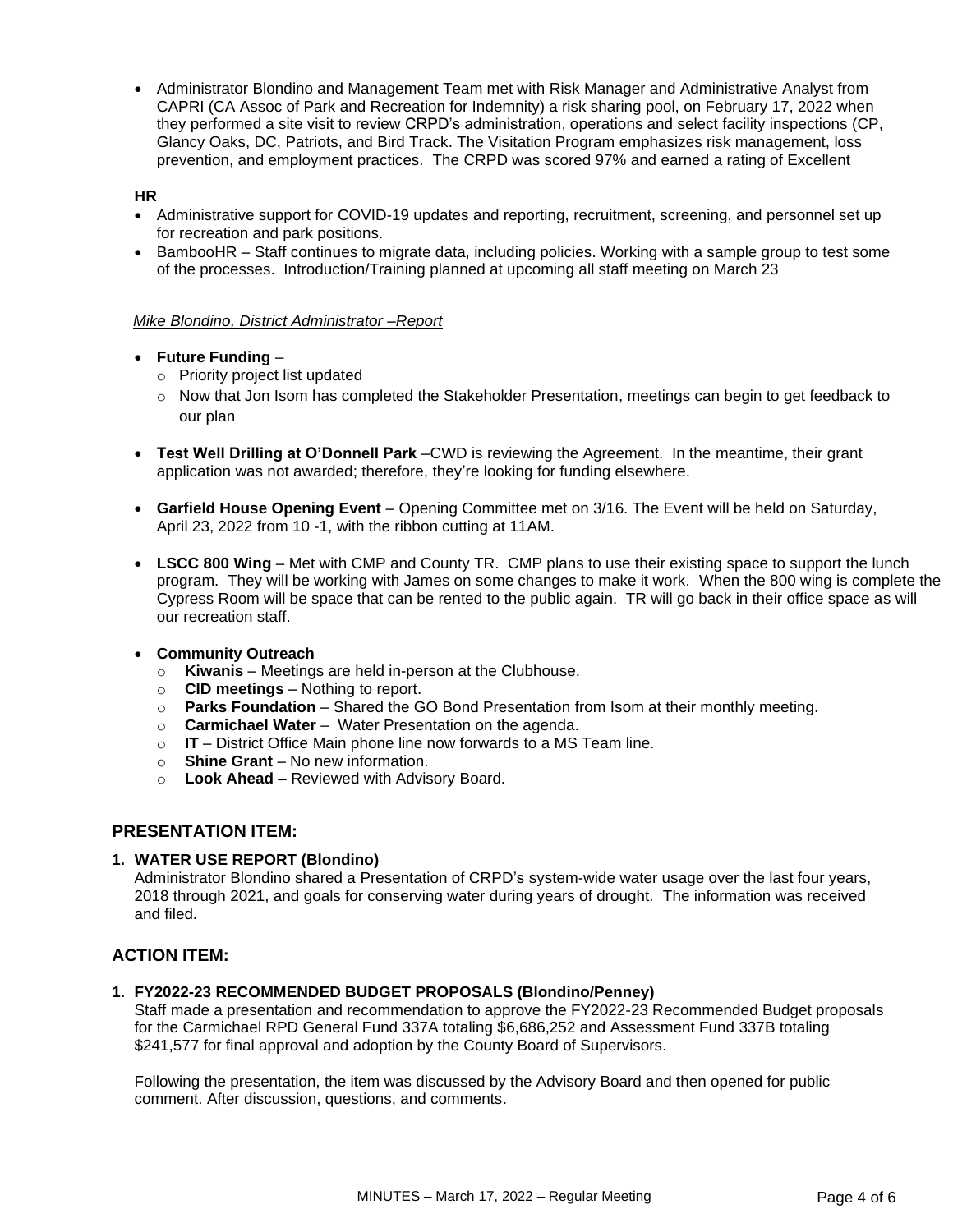## **Motion 2**

**M: Rockenstein S: Levine – The Advisory Board voted to approve the Budget Committee and Staff recommendation of the FY2022-23 Recommended Budget proposal for the Carmichael RDP General Fund 337A totaling \$6,686,262 and Assessment Fund 337B totaling \$241,577 for final approval and adoption by the County Board of Supervisors, as presented. Unanimous of those present.** 

**FY2022-23 Recommended Budget Proposal Summaries:**

| <b>GENERAL FUND 337A</b><br><b>REVENUE TOTAL:</b> | 6,686,252 | <b>GENERAL FUND 337A</b><br><b>EXPENDITURES TOTAL:</b> |           | 6,686,252 |
|---------------------------------------------------|-----------|--------------------------------------------------------|-----------|-----------|
| Carry-over Fund Balance:                          | 1,157,588 | Operations:                                            |           | 5,060,682 |
| Taxes:                                            | 2,396,049 | Salaries/Benefits:                                     | 2,947,513 |           |
| Use of Money/Property:                            | 1,421,376 | Services & Supplies:                                   | 2,113,169 |           |
| Intergovernmental:                                | 182,989   |                                                        |           |           |
| <b>Charges for Service:</b>                       | 724,750   | $C-I-P$ :                                              |           | 920,000   |
| Other Revenue:                                    | 770,500   | Capital Equip:                                         |           | 205,570   |
| Gain on Fixed Asset:                              | 33,000    | Contingency:                                           |           | 500,000   |
| Total:                                            | 6,686,252 | Total:                                                 |           | 6,686,252 |

| <b>ASSESSMENT FUND 337B</b><br><b>REVENUE TOTAL:</b> | 241,577 | <b>ASSESSMENT FUND 337B</b><br><b>EXPENDITURE TOTAL:</b> |         | 241,577 |
|------------------------------------------------------|---------|----------------------------------------------------------|---------|---------|
| Carry Over Fund Balance:                             | 241,077 | <b>Other Professional Services:</b>                      |         | 128,627 |
| Interest Earnings:                                   | 500     | Master Plan CEQA:                                        | 10,000  |         |
|                                                      |         | <b>Financial Advisory Svc:</b>                           | 118,627 |         |
|                                                      |         | CIP:                                                     |         | 105,000 |
|                                                      |         | Contingency:                                             |         | 7,950   |
|                                                      |         |                                                          |         |         |
| Total:                                               | 241,577 | Total:                                                   |         | 241.577 |

**Vote:** 

**Ayes: Directors: Rockenstein, Levine, Judd, and Carroll Directors: None Abstain: Directors: None Absent: Directors: Ives Recused: Directors: None Vote: 4/0/0/1/0**

#### **UPCOMING PROGRAM AND EVENTS:**

*For more information about these and other program and events, please visit the District Website: [www.carmichaelpark.com.](http://www.carmichaelpark.com/)*

#### **TIME AND PLACE OF NEXT MEETING:**

#### 1. **Regular Meeting**

The next meeting of the Advisory Board of Directors, a Regular Meeting is scheduled for Thursday, April 21, 2022, at 6:00 pm, Community Clubhouse #2 at Carmichael Park and/or Via Zoom.